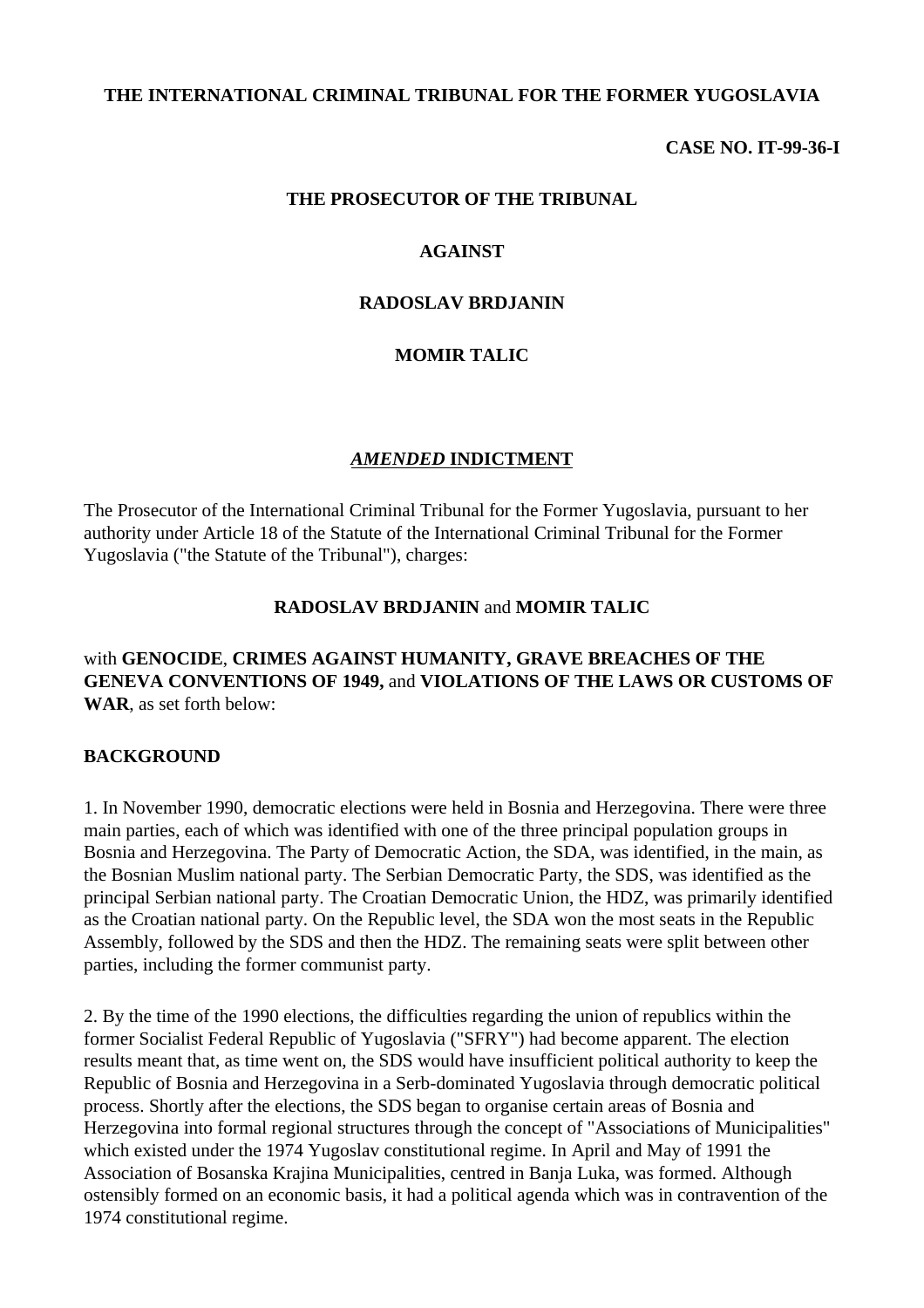3. During the summer of 1991, after Slovenia and Croatia declared independence from Yugoslavia, war broke out. The Yugoslav Peoples Army ("JNA") withdrew from Slovenia after a very short period, allowing Slovenia to secede from the SFRY. In Croatia, however, the fighting continued throughout the summer and into the autumn of 1991. The Serbian forces engaged in all-out warfare against the armed forces of Croatia in support of the creation of a separate Serbian entity, which later declared itself as the Republic of Serb Krajina. These forces included units under the control of the 5th Corps of the JNA, which were comprised of military, paramilitary and police units.

4. For the war in Croatia, the JNA issued mobilisation orders to the male population in Bosnia and Herzegovina. Those orders were opposed by the Government of Bosnia and Herzegovina, which issued instructions to the population that they did not have to respond to the mobilisation orders. As a result, very few Bosnian Muslims and Bosnian Croats responded to the call-up. On the other hand, the Bosnian Serbs responded in large numbers, exhorted to do so by the SDS and other Serbian nationalist parties.

5. As the war continued and it appeared increasingly likely that Bosnia and Herzegovina would also declare its independence, the SDS began in earnest the creation of a separate Serbian entity within Bosnia and Herzegovina. In September 1991, the various Associations of Municipalities were transformed into Serbian Autonomous Districts, including, on about 16 September 1991, the Association of Bosanska Krajina Municipalities into the Autonomous Region of Krajina ("ARK"). The ARK came to include (among others) the following municipalities: Banja Luka, Prijedor, Sanski Most, Kljuc, Kotor Varos, Bosanska Dubica, Bosanski Novi, Bosanski Petrovac, Prnjavor, Bosanska Krupa, Bosanska Gradiska, Teslic, Sipovo, Skender Vakuf and Celinac.

6. A separate Assembly of the Serbian People in Bosnia and Herzegovina was established on 24 October 1991, dominated by the SDS. On 9 January 1992, that Assembly adopted a declaration on the Proclamation of the Serbian Republic of Bosnia and Herzegovina. The territory of that republic was declared to include "the territories of the Serbian Autonomous Regions and Districts and of other Serbian ethnic entities in Bosnia and Herzegovina, including the regions in which the Serbian people remained in the minority due to the genocide conducted against it in World War Two", and it was declared to be a part of the federal Yugoslav state. On 12 August 1992, the name of the Bosnian Serb republic was changed to "*Republika Srpska".*

7. As viewed by the SDS leaders, a major problem in the creation and control of the designated Serbian territory was the significant Bosnian Muslim and Bosnian Croat population that also lived in the areas being claimed. Thus, a significant aspect of the plan to create a new Serbian territory was the removal, or "ethnic cleansing", of nearly all of the Bosnian Muslim and Bosnian Croat population.

8. To achieve this goal, the Bosnian Serb authorities, including **Radoslav BRDJANIN** and **Momir TALIC**, initiated and implemented a course of conduct which included: the creation of impossible conditions (involving pressure and terror tactics, including summary executions) that would have the effect of encouraging the non-Serbs to leave the area; the deportation and banishment of those who were reluctant to leave; and, the liquidation of those non-Serbs who remained and who did not fit into the concept of the Serbian State. **Radoslav BRDJANIN** declared that 2% was the acceptable limit of non-Serbs in the Serbian state.

9. According to a census in 1991 the total population of the Bosanska Krajina region was 1,191,709 of whom 567,293 were Serbs, 439,935 were Bosnian Muslims and 103,111 Croats. There were, however, only a majority of Muslims and Croats, in Sanski Most, Prijedor, Kotor Varos and Bosanska Krupa municipalities.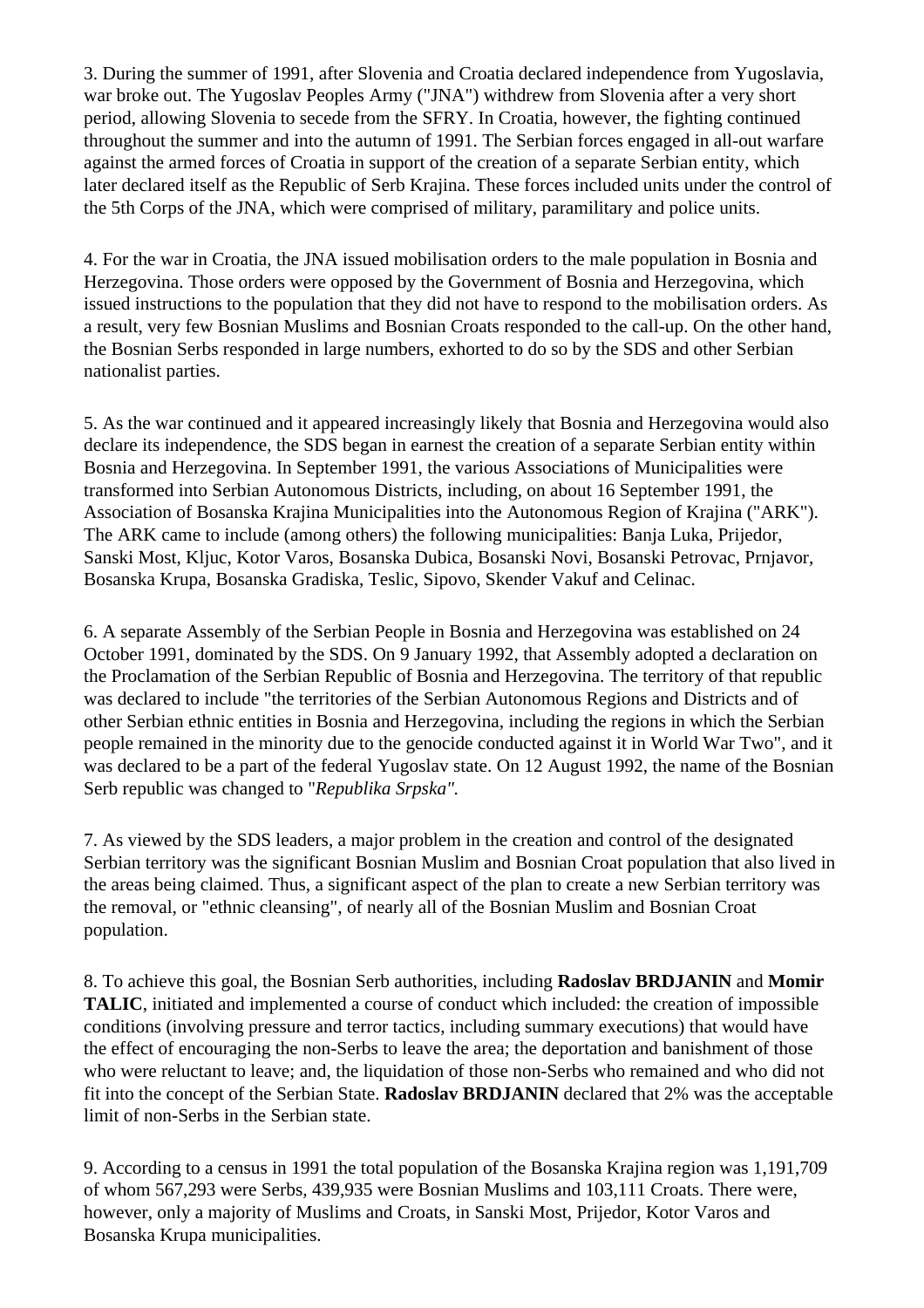10. Beginning in 1991 the leadership of Serb nationalists (including the SDS) in the region of the ARK promoted and disseminated propaganda that portrayed the Bosnian Muslims and Bosnian Croats as fanatics intending to commit genocide on the Serbian people to gain control of Bosnia and Herzegovina. The purpose of this propaganda was to create support for the SDS program amongst the Serbian people, and to create amongst Serbs the willingness to commit crimes against their neighbours under the banner of defending the Serbian people.

11. Upon the implementation of the cease-fire in Croatia, in response to international pressure and establishment of UNPROFOR guarded areas, forces under the control of the JNA began to redeploy to Bosnia and Herzegovina from Croatia. Part of this re-deployment included the return of units of the 5<sup>th</sup> Corps and their deployment in the ARK into, or near, areas predominantly inhabited by Bosnian Muslims and Bosnian Croats. These units were positioned on key terrain including the positioning of artillery on hills surrounding Bosnian Muslim and Bosnian Croats areas, such as in Kozarac.

12. Late in 1991, the leaders of the SDS began preparations for the physical take-over of power in those municipalities of Bosnia and Herzegovina where the Serbs did not have clear control, and for the subsequent implementation of the general plan for ethnically cleansing the areas considered to be Serbian. These take-overs were executed following instructions issued by the SDS leadership through Crisis Staffs that were brought into being for this purpose.

13. The Crisis Staff was modelled on similar entities that had existed as part of the defence system in the SFRY, and was designed to take over the functioning of the municipalities or republic government, as the case may be, during times of war or a state of emergency when the Assembly, normally the highest authority of government, could not function. The Crisis Staff was to cease functioning when the relevant Assembly was able to re-assume its role. When activated, the Crisis Staff had complete executive and regulatory authority and acted as a collective body, with participation by representatives from the critical areas of the government and society.

14. Crisis Staffs were created at both the regional and municipal levels of authority as the bodies that would be responsible for the co-ordination and execution of most of the operational phase of the plan and assume authority over administration of the regions and municipalities. In May 1992, the ARK Crisis Staff publicly declared itself as the highest organ of authority at the regional level in Bosanska Krajina. The implementation of its directives and orders was mandatory. The ARK Crisis Staff also declared that the municipal Crisis Staffs were the highest authorities in the municipalities, subject to the authority of the regional Crisis Staff. Among its other actions, the Crisis Staff took control of the media and continued the campaign of propaganda against non-Serbs as a key instrument in the implementation of the aforementioned plan.

15. On 31 May and 10 June 1992, on the order of Radovan Karadzic, the Crisis Staffs were redesignated as War Presidencies and then War Commissions in the municipalities. The War Presidencies/War Commissions essentially maintained the same structure and authority as the Crisis Staffs, and were still commonly referred to by the public as Crisis Staffs (hereinafter the expression Crisis Staff will also include the phrases War Presidency and the War Commission at the relevant time*).*

16. Between April and December 1992, forces under the control of the Bosnian Serb authorities seized possession of those municipalities deemed to be a risk to the accomplishment of the overall plan to create a Serbian state within Bosnia and Herzegovina. The forces (hereinafter referred to as "Serb forces") involved in the take-overs were comprised of the army, paramilitary, territorial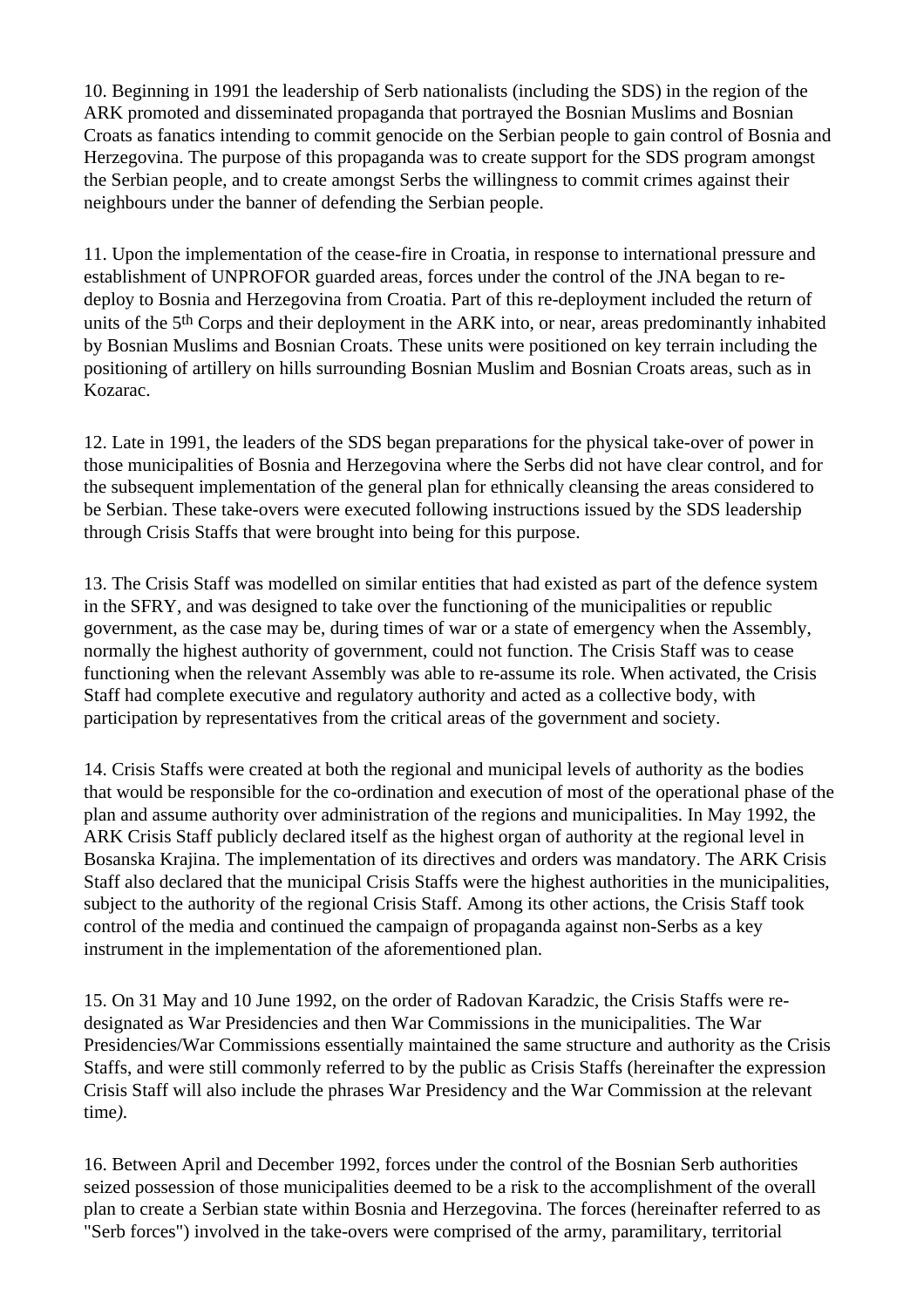defence ("TO") and police units. These take-overs initiated a series of events, organised and directed by the Serb authorities which included the Crisis Staffs at municipal and regional level, that, by the end of 1992, would result in the death of hundreds and the forced departure of thousands of the Bosnian Muslim and Bosnian Croat population from those areas.

## **THE ACCUSED**

17. **Radoslav BRDJANIN** was born on 9 February 1948, in the village of Popovac, Celinac Municipality, in Bosnia and Herzegovina. He is a civil engineer by profession and worked in the construction industry prior to 1990. He was elected in 1990 as SDS deputy from Celinac to the Council of Municipalities of the Assembly of Bosnia and Herzegovina. On 25 April 1991, he was elected as the First Vice-President of the Association of the Bosanska Krajina Municipalities Assembly. In October 1991, he became a member of the Assembly of the Serbian People of Bosnia and Herzegovina and then on 5 May 1992, he was appointed President of the ARK Crisis Staff. On 15 September 1992, he was appointed the Minister for Construction, Traffic and Utilities and acting Vice-President in the Government of *Republika Srpska.*

18. **Momir TALIC** was born on 15 July 1942 in Piskavica. He joined the JNA on 25 July 1961. Throughout 1991 and up to 19 March 1992, he served as the Chief of Staff/Deputy Commander of the 5th Corps of the JNA based in Banja Luka. He took command of the 5th Corps on 19 March 1992 and he remained in command of the 5th Corps, which on 19 May 1992 was re-designated as the 1st Krajina Corps. He was promoted to the rank of Colonel General on 27 June 1997. He remained in command of the Corps until his assignment as the Chief of the General Staff of the Army of *Republika Srpska* (VRS), the top post in the VRS. He was a member of the ARK Crisis Staff.

# **INDIVIDUAL CRIMINAL RESPONSIBILITY**

## **SUPERIOR AUTHORITY**

19. **Radoslav BRDJANIN,** as a prominent member of the SDS and the vice-president of the ARK Assembly, played a leading role in the establishment of structures for the take-over of power in the Banja Luka region by the Serbian authorities. As President of the ARK Crisis Staff, he held the most important position of executive authority in the ARK. He was responsible for, *inter alia*, managing the work of the Crisis Staff, the implementation and co-ordination of Crisis Staff decisions and conclusions, reporting its activities, and for signing its decisions and orders. He also convened, chaired and controlled the agenda of its sessions. In addition, he played a significant role in the propagation of the propaganda campaign that was essential to the success of the plan to create a Serbian state.

20. As the Commander of the 5th Corps/1st Krajina Corps, **Momir TALIC** had the authority to direct and control the actions of all forces assigned to the 5th Corps/1st Krajina Corps or within his area of control. As Commander of the 5th Corps/1st Krajina Corps, all plans for military engagement and attack plans had to be approved by him before any forces were committed to battle or other operations. Troops under the command of **Momir TALIC** took part in the activities which are the subject of the allegations described below. All units under his command were required to report their activities. Any significant activity or action by forces under the command or control of the 5th Corps/1st Krajina Corps required the approval or consent of the Commander.

21. As the Commander of the 5th Corps/1st Krajina Corps, **Momir TALIC** also had the authority to punish or initiate disciplinary proceedings against members of the forces under his command or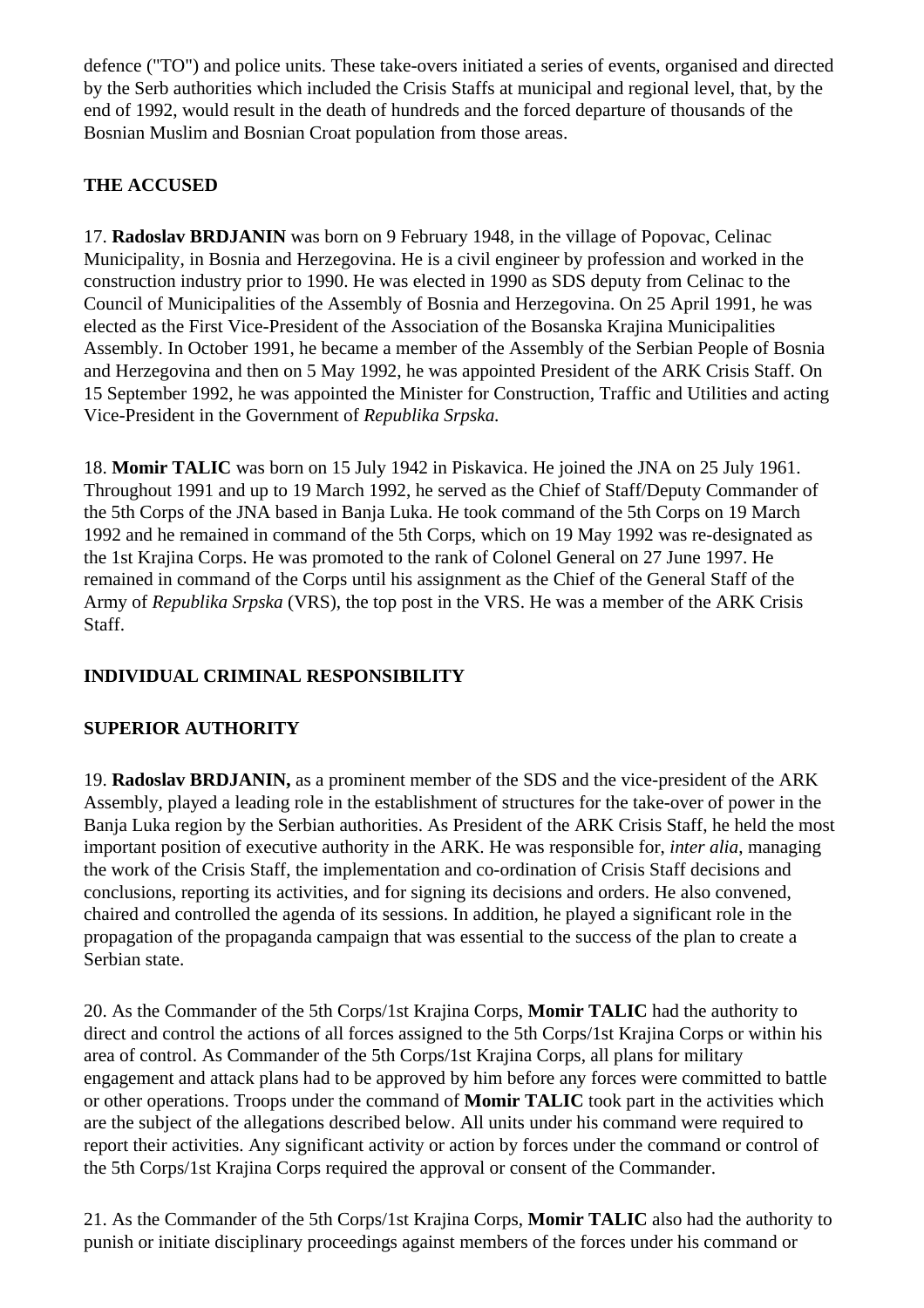within the area under his control for any crimes they may have committed. In addition, with respect to attacks conducted against Bosnian Muslim and Bosnian Croat areas in municipalities such as Prijedor and Sanski Most, **Momir TALIC** had the power to direct and control the actions of the TO, police, and paramilitary forces that participated in those attacks and subsequent operations.

22. The Bosnian Serb authorities, including the ARK Crisis Staff during the relevant period, had authority and control over: attacks on non-Serb villages and areas in the ARK; destruction of villages and institutions dedicated to religion; the seizure and detention of the Bosnian Muslims and Bosnian Croats; the establishment and operation of detention camps; the killing and physical maltreatment of Bosnian Muslims and Bosnian Croats; and the deportation or forcible transfer of the Bosnian Muslims and Bosnian Croats from the area designated as the ARK. The Bosnian Serb authorities, including at the relevant time, the ARK Crisis Staff, also had the power to direct the regional CSB and the Public Prosecutor to investigate, arrest and prosecute any persons believed to have committed crimes within the ARK area, whether in the camps or elsewhere.

23. **Radoslav BRDJANIN** and **Momir TALIC**, as members of the ARK Crisis Staff, participated individually or in concert in the operations relating to the conduct of the hostilities and the destruction of the Bosnian Muslim and Bosnian Croat communities in the ARK area. The individual members then carried out their particular responsibilities under the plan, according to their position. Throughout its existence, the ARK Crisis Staff worked as a collective body to co-ordinate and implement the overall plan to seize control of and "ethnically cleanse" the area of the ARK. After the dissolution of the ARK Crisis Staff, **Radoslav BRDJANIN** and **Momir TALIC** continued with the implementation of the plan in their respective positions in the Bosnian Serb power structures.

### **GENERAL ALLEGATIONS**

24. At all times relevant to this indictment, a state of armed conflict and partial occupation existed in the Republic of Bosnia and Herzegovina. All acts or omissions herein set forth as Grave Breaches of the Geneva Conventions of 1949, recognised by Article 2 of the Statute of the Tribunal, occurred during that armed conflict and partial occupation.

25. Each of the accused is individually responsible for the crimes alleged against him in this indictment, pursuant to Article 7(1) of the Tribunal Statute. Individual criminal responsibility includes committing, planning, instigating, ordering or otherwise aiding and abetting in the planning, preparation or execution of any crimes referred to in Articles 2, 3, 4 and 5 of the Tribunal Statute.

26. Each of the accused, whilst in the position of authority as set out in the foregoing paragraphs, is also criminally responsible for the acts of his subordinates pursuant to Article 7(3) of the Tribunal Statute, which concerns the responsibility of a superior for the acts of his subordinate if he knew or had reason to know that his subordinate was about to commit such acts or had done so and the superior failed to take the necessary and reasonable measures to prevent such acts or to punish the perpetrator thereof.

27. At all times relevant to this indictment, all of the accused were required to abide by the laws and customs governing the conduct of armed conflicts, including the Geneva Conventions of 1949.

28. In each paragraph charging genocide or complicity in genocide, crimes recognised by Article 4 of the Statute of the Tribunal, the alleged acts or omissions were committed with intent to destroy Bosnian Muslims and Bosnian Croats, in whole or in part, as national, ethnical, racial, or religious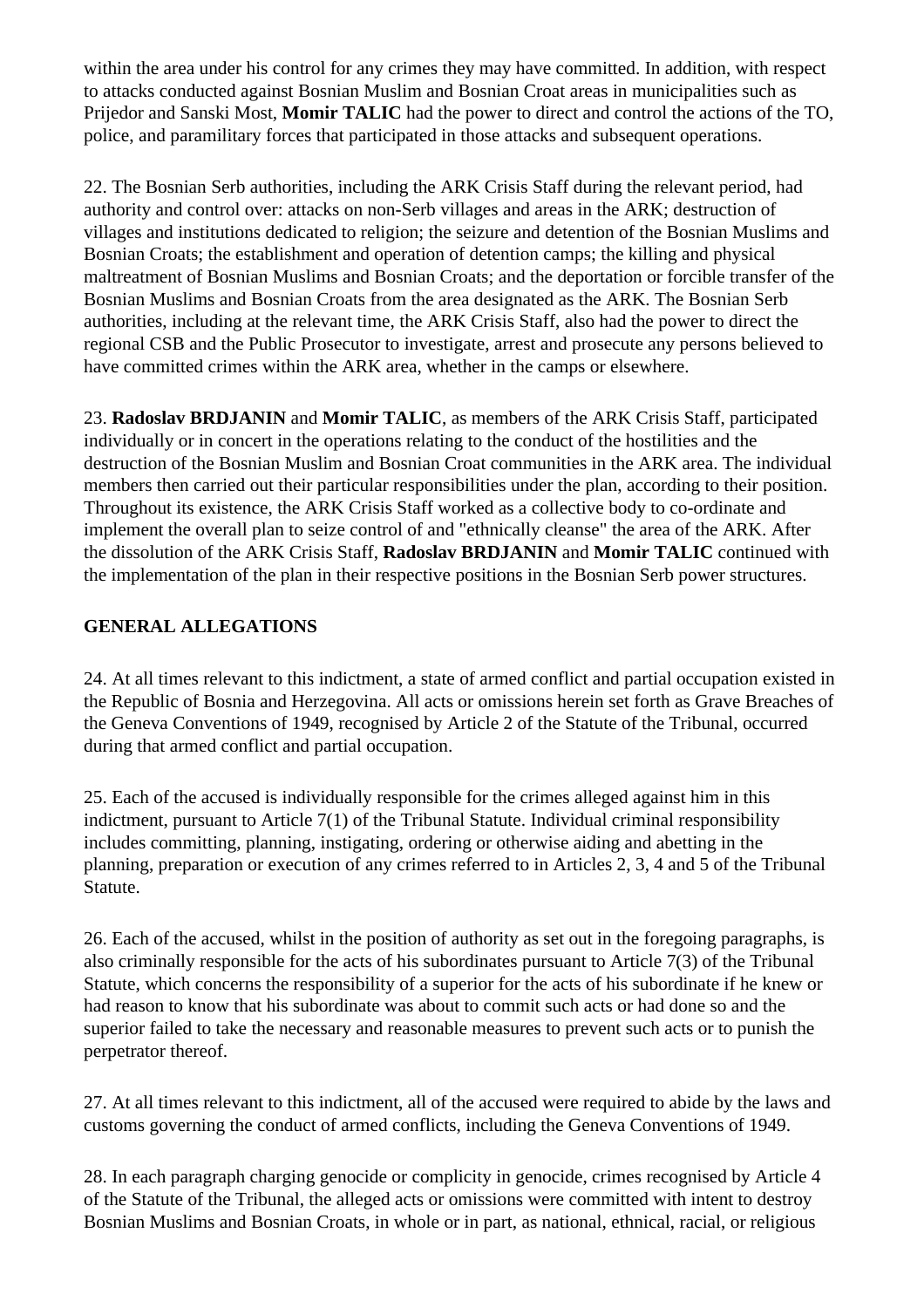groups, as such.

29. In each paragraph charging crimes against humanity, crimes recognised by Article 5 of the Statute of the Tribunal, the alleged acts or omissions were part of a widespread or systematic attack directed against a civilian population.

### **CHARGES**

## **COUNTS 1 and 2 (GENOCIDE, COMPLICITY IN GENOCIDE)**

30. The Prosecutor re-alleges and reincorporates by reference paragraphs 1-29 in Counts 1 and 2.

31. Between about 1 April 1992 and 31 December 1992, **Radoslav BRDJANIN**, **Momir TALIC**, and others, individually and in concert planned, instigated, ordered, committed or otherwise aided and abetted in the planning, preparation, or execution of a campaign designed to destroy Bosnian Muslims and Bosnian Croats, in whole or in part, as national, ethnical, racial, or religious groups, as such, in the area designated as the ARK, including, but not limited to, the municipalities of Prijedor, Kotor Varos, Sanski Most, Kljuc and Banja Luka.

32. The execution of the above campaign included, but was not limited to:

(1) the killing of Bosnian Muslims and Bosnian Croats which took place:

(a) during and after attacks by Bosnian Serb and Serb military forces, including units of the 5th Corps/1st Krajina Corps, TO units, paramilitary units and police units on villages and non-Serb areas;

(b) in camps and other detention facilities; and,

(c) during the deportation or forcible transfer of the Bosnian Muslims and Bosnian Croats.

(2) causing serious bodily or mental harm to Bosnian Muslims and Bosnian Croats during their stay in camps, other detention facilities, and during their interrogations at police stations and military barracks when detainees were continuously subjected to or forced to witness inhumane acts including murder, rape, sexual assault, torture and beating.

(3) detaining Bosnian Muslims and Bosnian Croats under conditions calculated to bring about the physical destruction of a part of those groups; namely through beatings or other physical maltreatment as described above, starvation rations, foul water, insufficient or non-existent medical care, unhygienic conditions and lack of space.

33. Between about 1 April 1992 and 31 December 1992, **Radoslav BRDJANIN** and **Momir TALIC**, knew or had reason to know that Serb forces under their control were committing the acts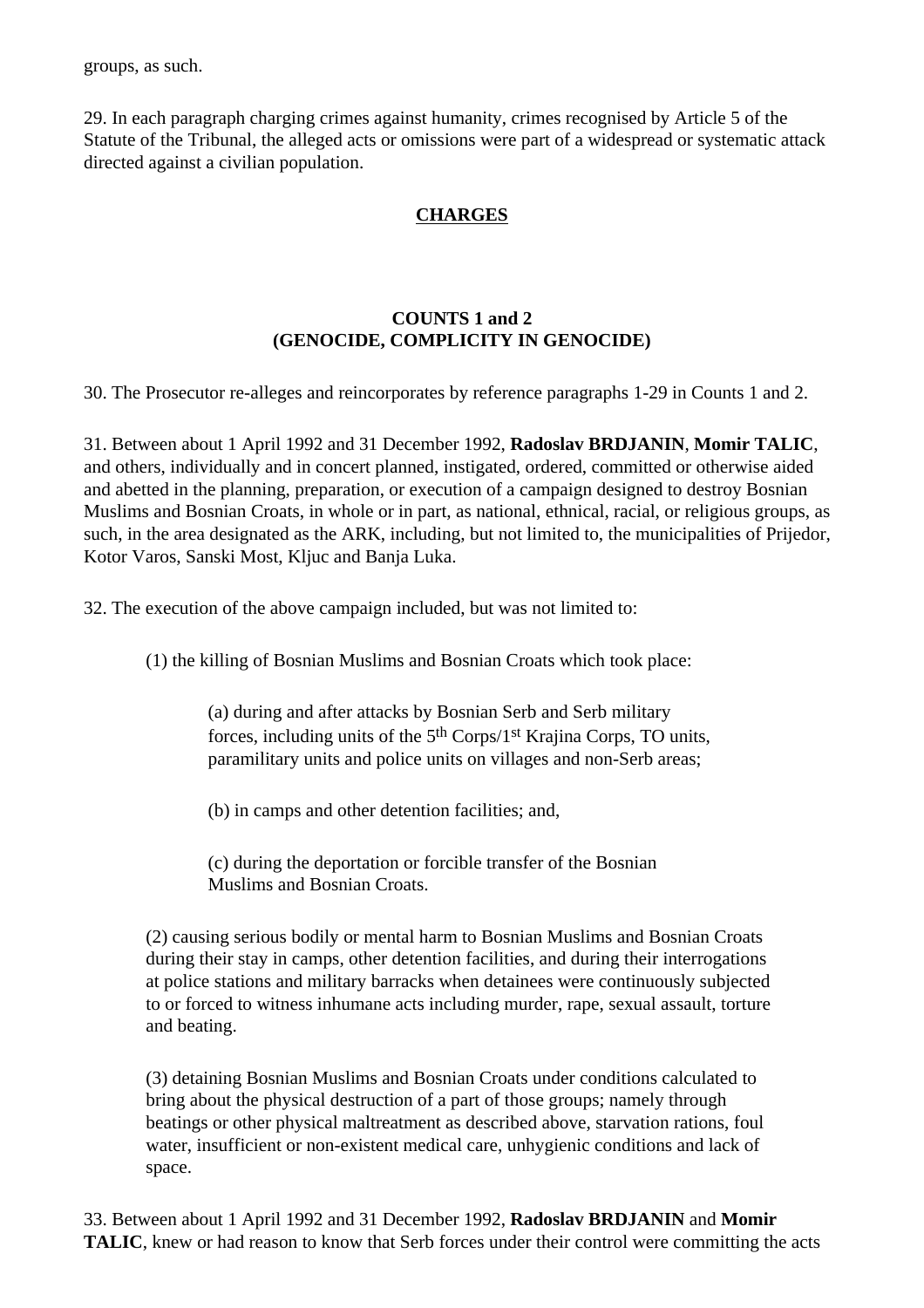described above with intent to destroy Bosnian Muslims and Bosnian Croats, in whole or in part, as national, ethnical, racial or religious groups, as such, or had done so, and they failed to take necessary and reasonable measures to prevent such acts or to punish the perpetrators thereof.

By their involvement in these acts or omissions **Radoslav BRDJANIN** and **Momir TALIC** committed:

**Count 1: GENOCIDE**, punishable under Articles 4(3)(a), and 7(1) and 7(3) of the Statute of the Tribunal;

### **AND/OR**

**Count 2: COMPLICITY IN GENOCIDE**, punishable under Articles 4(3)(e), and 7(1) and 7(3) of the Statute of the Tribunal.

### **COUNT 3 (PERSECUTIONS)**

34. The Prosecutor re-alleges and reincorporates by reference paragraphs 1-29 above in Count 3.

35. Between about l April 1992 and 31 December 1992, **Radoslav BRDJANIN**, **Momir TALIC**, and others, individually and in concert planned, instigated, ordered, committed or otherwise aided and abetted in the planning, preparation or execution of persecutions on political, racial or religious grounds of the Bosnian Muslim and Bosnian Croat population in the area designated as the ARK, including, but not limited to, the municipalities of Prijedor, Kotor Varos, Sanski Most, Kljuc and Banja Luka.

36. The above planning, preparation or execution of persecutions included, but was not limited to:

(1) the killing of Bosnian Muslims and Bosnian Croats during and after attacks on villages and non-Serb areas, in detention camps and other detention facilities;

(2) torture, physical violence, rapes and sexual assaults, constant humiliation and degradation of Bosnian Muslims and Bosnian Croats;

(3) the wanton destruction of Bosnian Muslim and Bosnian Croat villages and areas, including the destruction of religious and cultural buildings and the looting of residential and commercial property;

(4) the deportation or forcible transfer of Bosnian Muslims and Bosnian Croats from areas of Bosnia and Herzegovina which had been proclaimed as part of the Serbian Republic of Bosnia and Herzegovina; and,

(5) the denial of fundamental rights to Bosnian Muslims and Bosnian Croats, including the right to employment, freedom of movement, right to proper judicial process, or right to proper medical care.

37. Between about 1 April 1992 and 31 December 1992, **Radoslav BRDJANIN** and **Momir TALIC**, knew or had reason to know that Serb forces under their control were committing the acts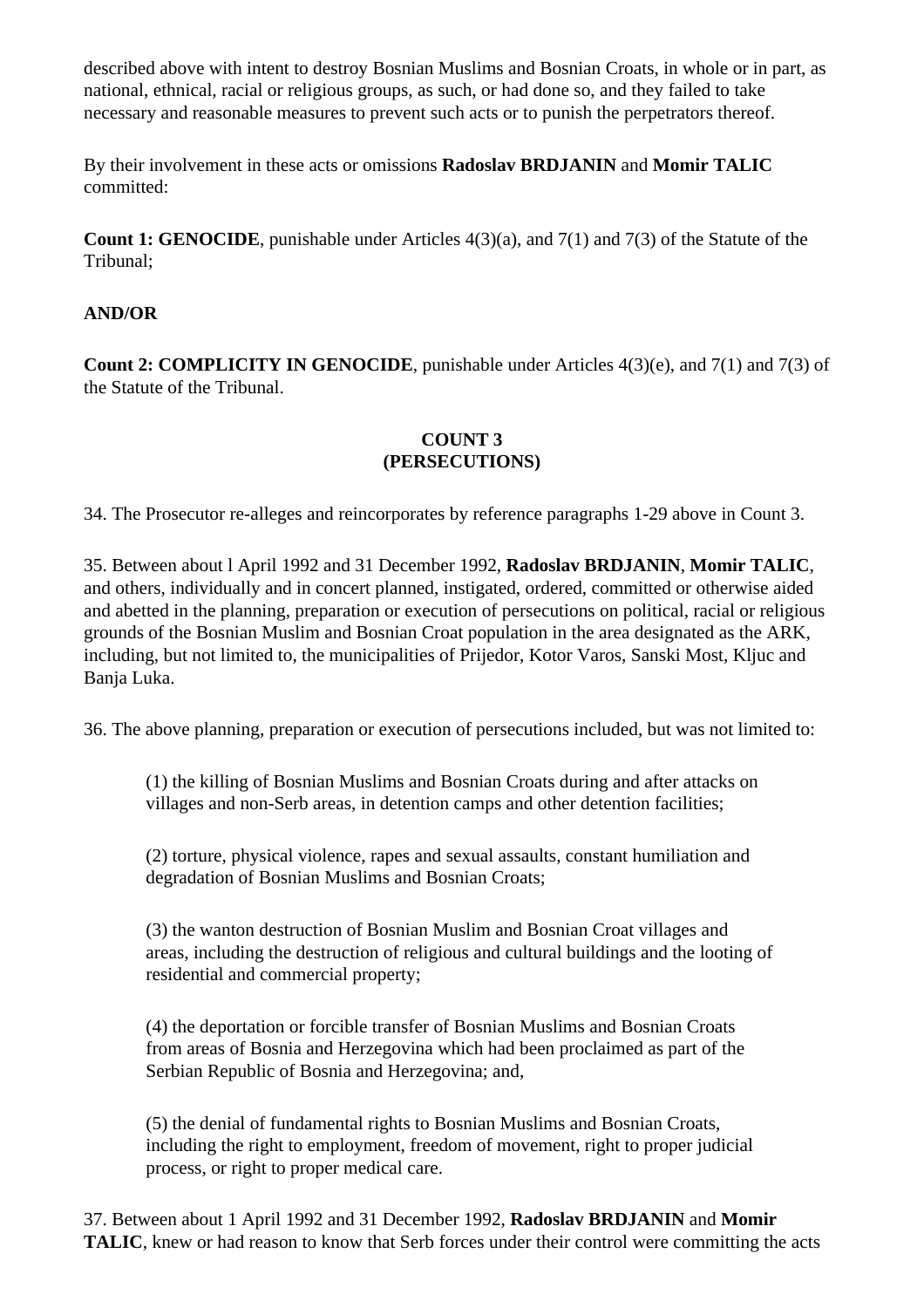described above and they failed to take the necessary and reasonable measures to prevent such acts or to punish the perpetrators thereof.

By their involvement in these acts or omissions **Radoslav BRDJANIN** and **Momir TALIC** committed:

**Count 3:** Persecutions, a **CRIME AGAINST HUMANITY**, punishable under Articles 5(h), 7(1) and 7(3) of the Statute of the Tribunal.

### **COUNTS 4 and 5 (EXTERMINATION; WILFUL KILLING)**

38. The Prosecutor re-alleges and reincorporates by reference paragraphs l-29 above in Counts 4 and 5.

39. Between about l April 1992 and 31 December 1992, **Radoslav BRDJANIN**, **Momir TALIC**, and others, individually and in concert planned, instigated, ordered, committed or otherwise aided and abetted in the planning, preparation or execution of a campaign designed to exterminate the Bosnian Muslim and Bosnian Croat population in the area designated as the ARK, including, but not limited to, the municipalities of Prijedor, Kotor Varos, Sanski Most, Kljuc and Banja Luka.

40. As part of the above campaign, a significant number of the Bosnian Muslims and Bosnian Croats were killed by Serb forces during and after attacks on villages, in camps and other detention facilities and during the deportations or forcible transfers.

41. Between about 1 April 1992 and 31 December 1992, **Radoslav BRDJANIN** and **Momir TALIC**, knew or had reason to know that Serb forces under their control were committing the acts described above and they failed to take necessary and reasonable measures to prevent such acts or to punish the perpetrators thereof.

By their involvement in these acts or omissions **Radoslav BRDJANIN** and **Momir TALIC** committed:

**Count 4:** Extermination, a **CRIME AGAINST HUMANITY,** punishable under Articles 5(b), 7(1) and 7(3) of the Statute of the Tribunal.

**Count 5:** Wilful Killing, a **GRAVE BREACH** of the Geneva Conventions of 1949, punishable under Articles 2(a), 7(1) and 7(3) of the Statute of the Tribunal.

## **COUNTS 6 and 7 (TORTURE)**

42. The Prosecutor re-alleges and reincorporates by reference paragraphs 1-29 above in Counts 6 and 7.

43. Between about l April 1992 and 31 December 1992, **Radoslav BRDJANIN**, **Momir TALIC**, and others individually and in concert planned, instigated, ordered, committed or otherwise aided and abetted in the planning, preparation or execution of a campaign of terror designed to drive the Bosnian Muslim and Bosnian Croat population from the area designated as the ARK, including, but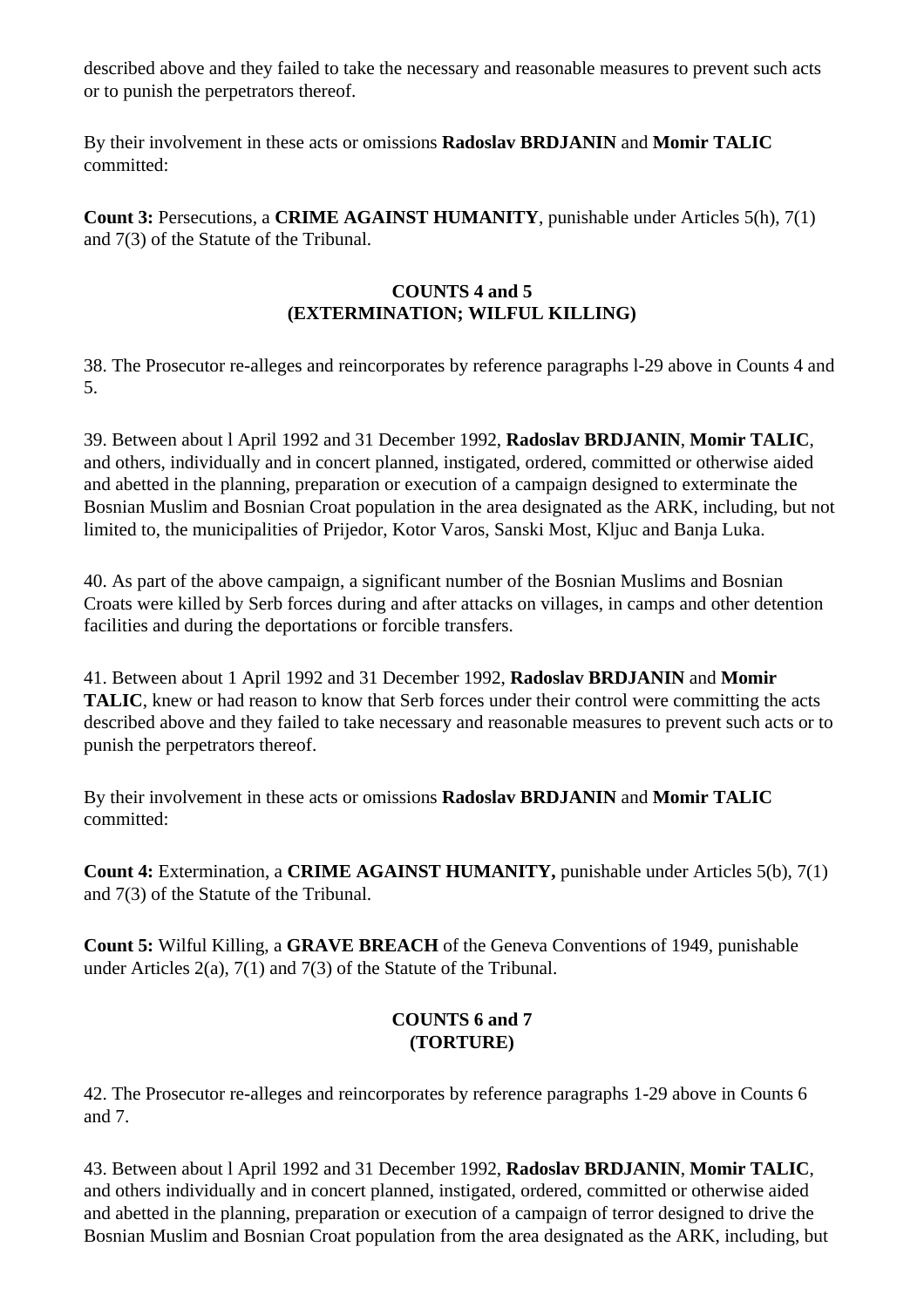not limited to, the municipalities of Prijedor, Kotor Varos, Sanski Most, Kljuc and Banja Luka.

44. The execution of the above campaign included the intentional infliction of severe pain or suffering on Bosnian Muslims or Bosnian Croats by inhumane treatment including sexual assaults, rape, brutal beatings, and other forms of severe maltreatment in camps, police stations, military barracks and other detention facilities, as well as during transfers of persons and deportations. The camp guards and others, including members of the Serb forces, used all manner of weapons during these beatings.

45. Between about 1 April 1992 and 31 December 1992, **Radoslav BRDJANIN** and **Momir TALIC**, knew or had reason to know that Serb forces under their control were committing the acts described above and they failed to take necessary and reasonable measures to prevent such acts or to punish the perpetrators thereof.

By their involvement in these acts or omissions **Radoslav BRDJANIN** and **Momir TALIC** committed:

**Count 6:** Torture, a **CRIME AGAINST HUMANITY,** punishable under Articles 5(f), 7(1) and 7 (3) of the Statute of the Tribunal.

**Count 7:** Torture, a **GRAVE BREACH** of the Geneva Conventions of 1949**,** punishable under Articles 2(b), 7(1) and 7(3) of the Statute of the Tribunal.

### **COUNTS 8 and 9 (DEPORTATION)**

46. The Prosecutor re-alleges and reincorporates by reference paragraphs 1-29 above in Counts 8 and 9.

47. Between about l April 1992 and 31 December 1992, **Radoslav BRDJANIN**, **Momir TALIC**, and others, individually and in concert planned, instigated, ordered, committed or otherwise aided and abetted in the planning, preparation or execution of a campaign designed to eliminate the Bosnian Muslim and Bosnian Croat population from the area designated as the ARK, including, but not limited to, the municipalities of Prijedor, Kotor Varos, Sanski Most, Kljuc and Banja Luka.

48. The execution of the above campaign included deportation or forcible transfer of the Bosnian Muslim and Bosnian Croat population, from areas of Bosnia and Herzegovina that had been proclaimed as part of the Serbian Republic of Bosnia and Herzegovina, to areas under the control of the legitimate government of Bosnia and Herzegovina and to Croatia. In many cases non-Serbs were required to sign documents stating that they were relinquishing their property to the Bosnian Serb republic in order to allow them to leave or to gain release from detention facilities.

49. Between about 1 April 1992 and 31 December 1992, **Radoslav BRDJANIN** and **Momir TALIC**, knew or had reason to know that Serb forces under their control were committing the acts described above and they failed to take necessary and reasonable measures to prevent such acts or to punish the perpetrators thereof.

By their involvement in these acts or omissions **Radoslav BRDJANIN** and **Momir TALIC** committed: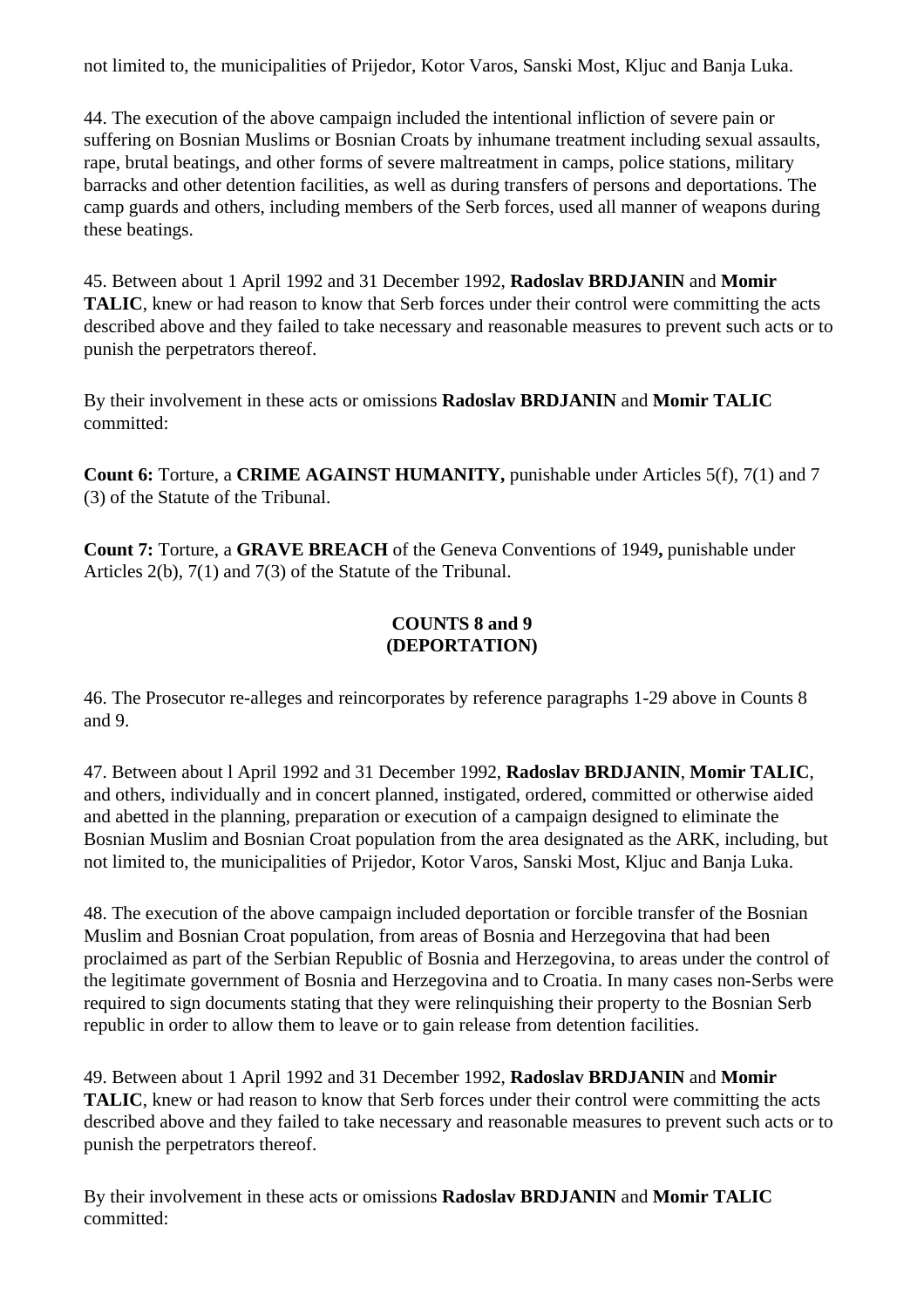**Count 8:** Deportation, a **CRIME AGAINST HUMANITY,** punishable under Articles 5(d), 7(1) and 7(3) of the Statute of the Tribunal.

**Count 9:** Inhumane Acts (forcible transfer), a **CRIME AGAINST HUMANITY**, punishable under Articles 5(i), 7(1) and 7(3) of the Statute of the Tribunal.

## **COUNTS 10 to 12**

## **(UNLAWFUL AND WANTON EXTENSIVE DESTRUCTION AND APPROPRIATION OF PROPERTY; WANTON DESTRUCTION OR DEVASTATION OF VILLAGES AND INSTITUTIONS DEDICATED TO RELIGION)**

50. The Prosecutor re-alleges and reincorporates by reference paragraphs l-29 above in Counts 10 to 12.

51. Between about 1 April 1992 and 31 December 1992, **Radoslav BRDJANIN**, **Momir TALIC**, and others, individually and in concert planned, instigated, ordered, committed or otherwise aided and abetted in the planning, preparation or execution of:

(1) the unjustified wanton destruction or devastation of Bosnian Muslim and Bosnian Croat villages and areas within the area designated as the ARK;

(2) the destruction or wilful damage to Bosnian Muslim and Bosnian Croat religious institutions within the area designated as the ARK.

52. Between about 1 April 1992 and 31 December 1992, **Radoslav BRDJANIN**, **Momir TALIC**, knew or had reason to know that Serb forces under their control were committing the acts described above and they failed to take the necessary and reasonable measures to prevent such acts or to punish the perpetrators thereof.

By their involvement in these acts or omissions **Radoslav BRDJANIN** and **Momir TALIC** committed:

**Count 10:** Unlawful and wanton extensive destruction and appropriation of property not justified by military necessity, a **GRAVE BREACH** of the Geneva Conventions of 1949, punishable under Articles 2(d), 7(1) and 7(3) of the Statute of the Tribunal.

**Count 11:** Wanton destruction of cities, towns or villages, or devastation not justified by military necessity, a **VIOLATION OF THE LAWS OR CUSTOMS OF WAR**, punishable under Articles 3(b), 7(1) and 7(3) of the Statute of the Tribunal.

**Count 12:** Destruction or wilful damage done to institutions dedicated to religion, a **VIOLATION OF THE LAWS OR CUSTOMS OF WAR**, punishable under Articles 3(d),7(1) and 7(3) of the Statute of the Tribunal.

 $\overline{\phantom{a}}$  , where  $\overline{\phantom{a}}$